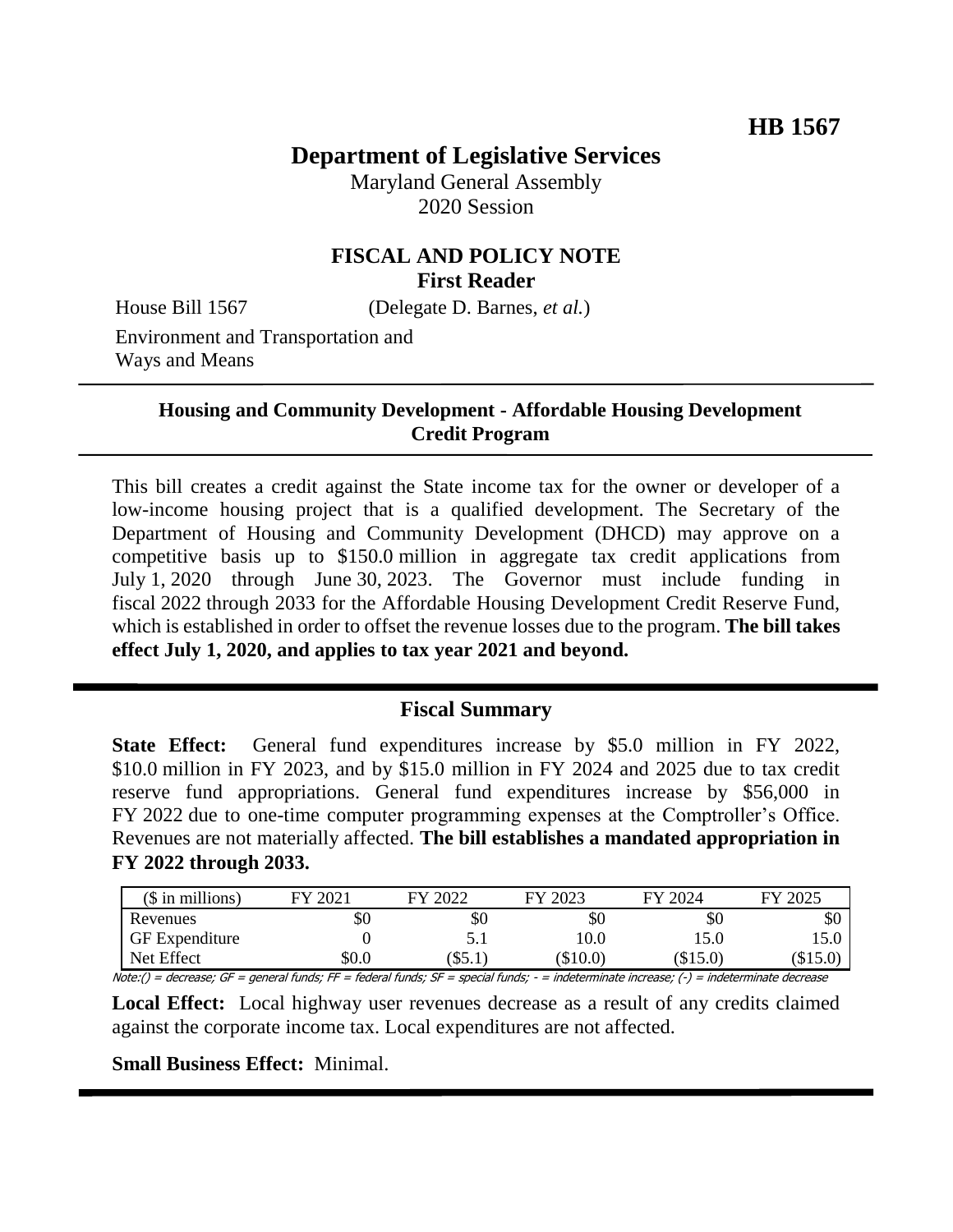# **Analysis**

**Bill Summary:** A qualified development is a low-income housing project, qualified under Section 42(G) of the Internal Revenue Code, which is (1) financed with tax-exempt bonds; (2) subject to a recorded restrictive covenant requiring the property to be maintained and operated as low-income housing; and (3) in compliance with Title VIII of the federal Civil Rights Act of 1968.

The Secretary of DHCD (1) may not approve a project unless the applicant demonstrates the tax credit is necessary for the financial viability of the development and (2) must competitively award tax credits in a manner consistent with the State's qualified allocation plan under the federal low-income housing tax credit (LIHTC). In fiscal 2021 through 2023, a total of \$150.0 million in preliminary tax credits may be allocated to qualified developments. DHCD must adopt regulations to implement the credit and report to the General Assembly by December 1, 2022, and each of the following two years on the qualified developments that receive tax credits.

Tax credits are nonrefundable and may be claimed over a 10-year period beginning with the year in which the development is approved. Taxes that credits may be claimed against include the insurance premium tax, public service company franchise tax, and income tax. A person may not claim the workforce development tax credit with respect to the same project. The credit may be rescinded or recaptured under certain circumstances.

The bill establishes an Affordable Housing Development Credit Reserve Fund and the Governor must appropriate the following amounts to the fund: (1) \$5.0 million in fiscal 2022; (2) \$10.0 million in fiscal 2023; (3) \$15.0 million annually in fiscal 2024 through 2031; (4) \$10.0 million in fiscal 2032; and (5) \$5.0 million in fiscal 2033.

### **Current Law/Background:**

### *Federal Low-income Housing Tax Credit*

LIHTC was created by the federal Tax Reform Act of 1986 to provide an incentive for the development and rehabilitation of affordable rental housing. These nonrefundable federal housing tax credits are awarded to developers of qualified rental projects via a competitive application process administered by state housing finance authorities. LIHTCs are first allocated to each state according to its population. In 2019, states received an LIHTC allocation of \$2.75625 per person, with a minimum small population state allocation of \$3,166,875. State housing agencies allocate credits to developers of rental housing according to federally required, but state created, qualified allocation plans. Federal law requires that these plans give priority to projects that serve the lowest income households and that remain affordable for the longest period of time.

HB 1567/ Page 2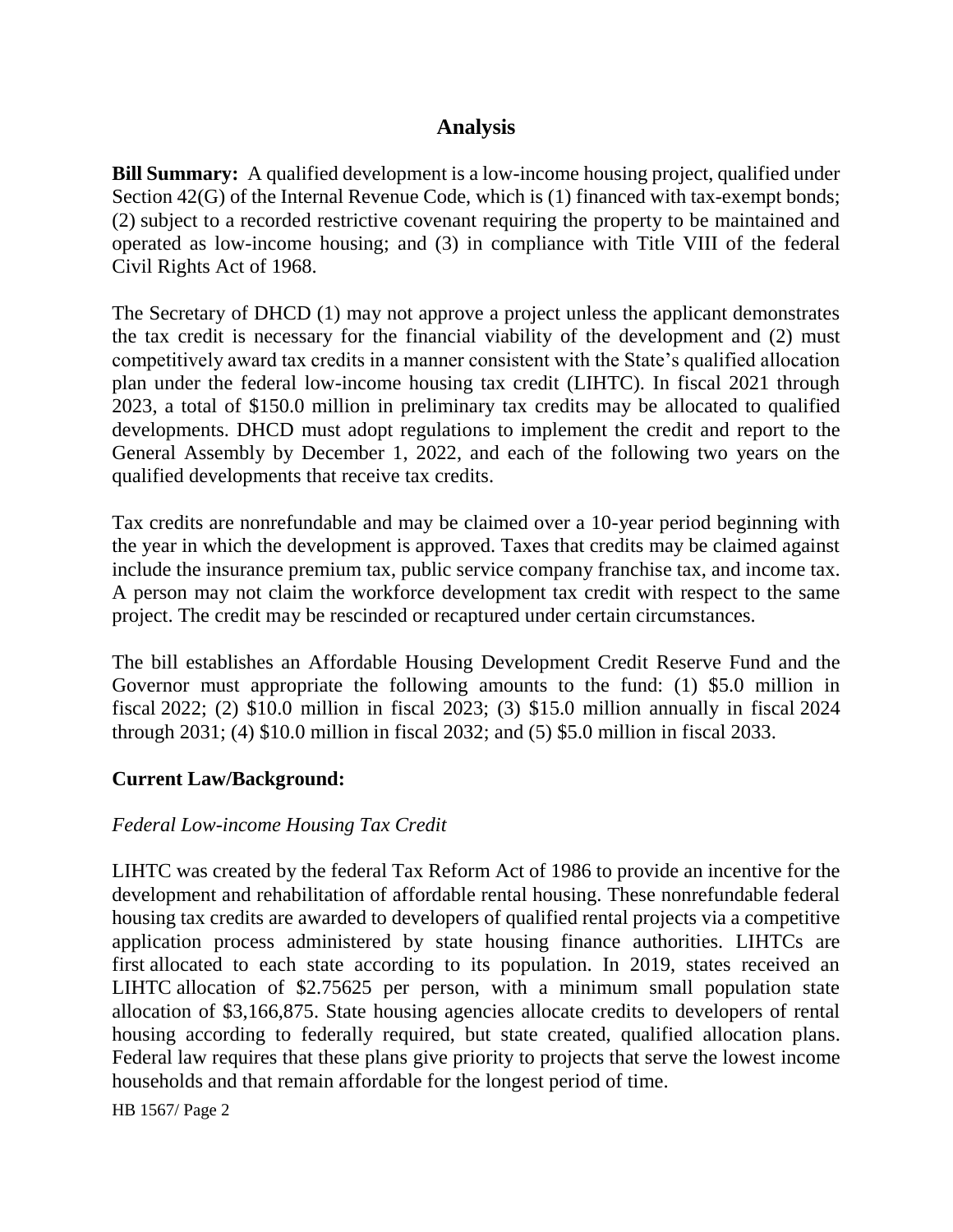In order to be eligible for an LIHTC allocation, properties are required to meet certain tests that restrict both the amount of rent that is assessed to tenants and the income of eligible tenants. Two types of LIHTCs are available depending on the nature of the construction project. The 9% credit is generally reserved for new construction, while the 4% credit is typically used for rehabilitation projects and new construction that is financed with tax-exempt bonds. Each year, for 10 years, a tax credit equal to roughly 4% or 9% of a project's qualified basis (cost of construction) is claimed.

Developers typically sell their tax credits to outside investors in exchange for equity in the project. Selling the tax credits reduces the debt developers would otherwise have to incur and the equity they would otherwise have to contribute. The LIHTC is estimated to cost the federal government an average of approximately \$9.9 billion annually.

### *Workforce Housing Project Tax Credit*

Chapter 211 of 2019 established a credit against the State income tax for a qualified workforce housing project located within an opportunity zone. The housing must either be rental housing that is affordable to a household with an aggregate annual income of between 50% and 100% of the area median income or homeownership housing that is affordable to a household with an aggregate annual income of between 60% and 120% of the area median income. In target areas under the Maryland Mortgage Program, the homeownership housing affordability threshold is equal to between 60% and 150% of the area median income.

### *Historic Revitalization Tax Credit Program*

The Historic Revitalization Tax Credit Program provides tax credits for commercial, small commercial, and owner-occupied residential property rehabilitations. Chapters 842 and 843 of 2018 altered the commercial tax credit program by providing an additional 5% credit if the rehabilitation qualifies as affordable housing, which means a project or undertaking that has received an allocation of federal LIHTCs by DHCD.

**State Expenditures:** The bill establishes the Affordable Housing Development Credit Program in DHCD and mandates specified funding to the reserve fund established by the bill. As a result, the net effect on State finances will be a decrease of \$5.1 million in fiscal 2022.

#### *Tax Credit Reserve Fund*

The bill authorizes DHCD to award tax credits and requires the Governor to appropriate a total of \$150 million to the reserve fund established by the bill in fiscal 2022 through 2033. Money appropriated to the reserve fund will offset the revenue losses from program tax

HB 1567/ Page 3